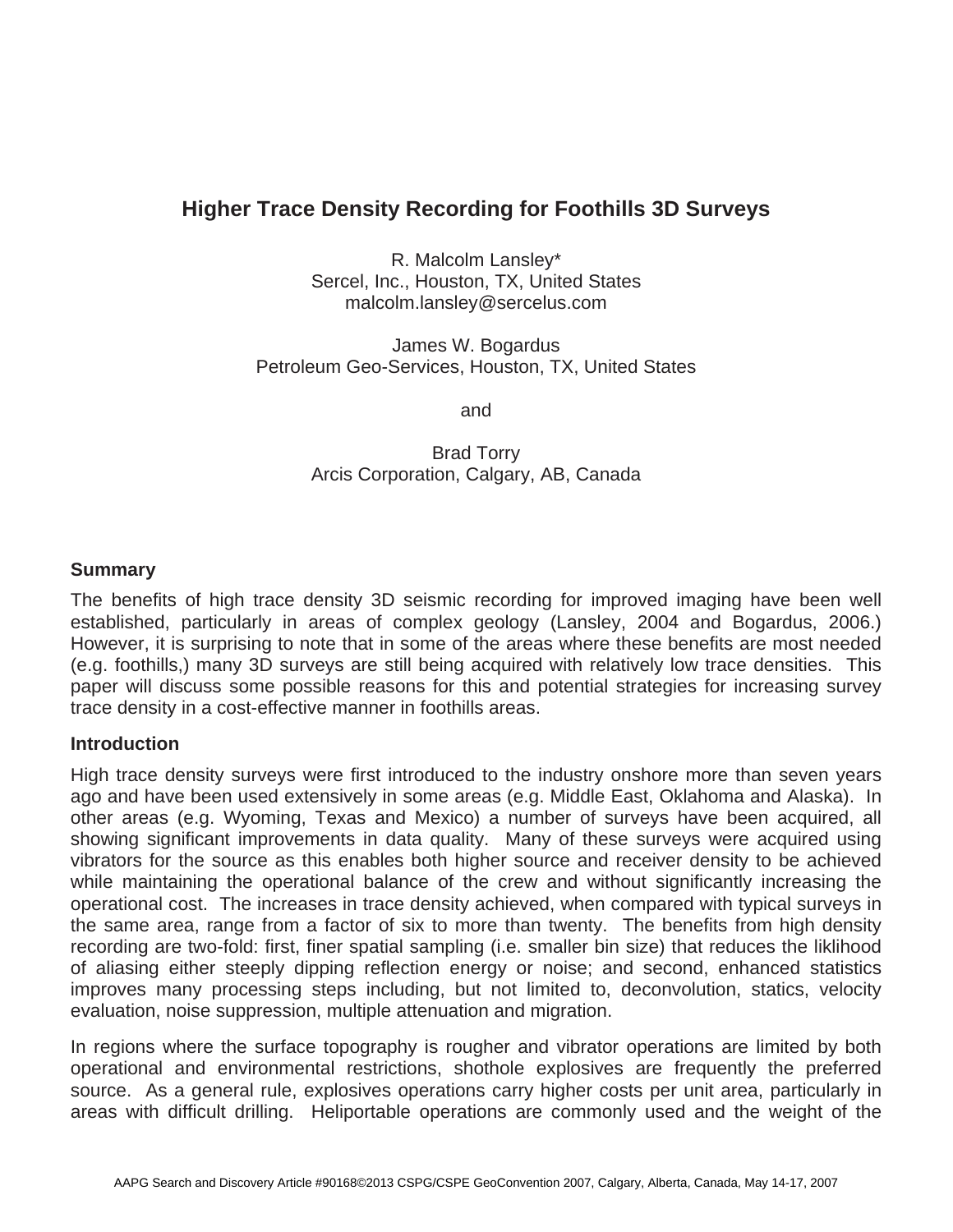recording equipment to be transported becomes an important factor in the equation when calculating the cost of the crew. The source density (number of source locations per square kilometer) is also a major factor. Historically these considerations have resulted in operators decreasing the field effort to reduce the cost. Examples of this include the time during the mid-80's when "sparse 3D's" were a trend in Western Canada foothills operations (Bouska, 1996.) These surveys typically have very low trace densities and correspondingly poor fold, offset and azimuth distributions.

### **Discussion**

First, let us review the data quality improvements seen in high density data acquisition. Figure 1 shows a data example from the Wichita Mountain Front in Oklahoma. In this area there is a 3D survey that was recorded in 1995 using explosives, that was overlapped by a Multi-Client high density 3D survey recorded using vibroseis in 2003. The trace density of the original survey was 36,864 traces per square mile (24 fold in 110 x 165 ft bins) while the new survey has a trace density of 663,552 per square mile (72 fold in 55 x 55 ft bins,) a factor of 18 difference. Both of these data volumes have pre-stack time migration performed with similar algorithms at approximately the same time. The imaging of the new high density data is clearly much improved over the original data, with better frequency content, fault definition, and preservation of steep dips. Even the deeper events, for which explosives typically have been the preferred source, have better energy penetration and imaging with the vibroseis high density recording.

A simple way to think of trace density is that it is the product of the source density (shotpoints per unit area, square mile or square kilometer) times the number of traces recorded per shotpoint that are within the usable offset range for a given target depth. (Note that this is not necessarily the total number of traces being recorded if some of these have long offsets that do not contribute positively in the imaging process. These traces, however, may provide useful information for other data processing algorithms such as for near-surface corrections.) Hence, one way to increase the trace density is to increase the number of traces within this offset range. Reducing the group interval (easily accomplished in the field) is the primary way in which the trace density is increased and the smaller bin sizes for improved imaging are achieved. Increases in trace density from 200 to 400% are quite common. Another way would be to reduce the receiver line interval, but this has a much greater impact on the cost of the survey and is therefore not frequently used.

Many foothills surveys have also been recorded with relatively narrow azimuth ranges, typically aligned with the longer offsets in the dip direction. Increasing the crossline width of the recording patch can be quite easily achieved with modern recording systems and this may also be used to increase the trace density. Although it may at first appear that this would increase helicopter time by a large amount, once the initial recording patch has been deployed the amount of equipment to be moved per shotpoint remains the same, only the crossline distance for the move has increased. Resulting trace density increases are typically from 150 to 200%.

Continuing on the receiver topic, another consideration (especially for heliportable operations), is the reduction in deployment time and cost by using smaller arrays (or, in fact, no array) of geophones. Arrays were originally designed to attenuate near surface noise problems (e.g., long wavelength ground roll and other scattered noises.) As group intervals became smaller, they were used as spatial anti-alias filters for the sampling (Anstey, 1986 and Ongkiehong, 1988.) As they become smaller still, todays arrays have limited effectiveness for this and in rough topography are frequently replaced with contoured or podded geophones in order to eliminate signal attenuation due to intra-array statics. Ronen et al (2005) discuss the benefits of using 3C digital sensors instead of arrays of conventional geophones in rough terrain.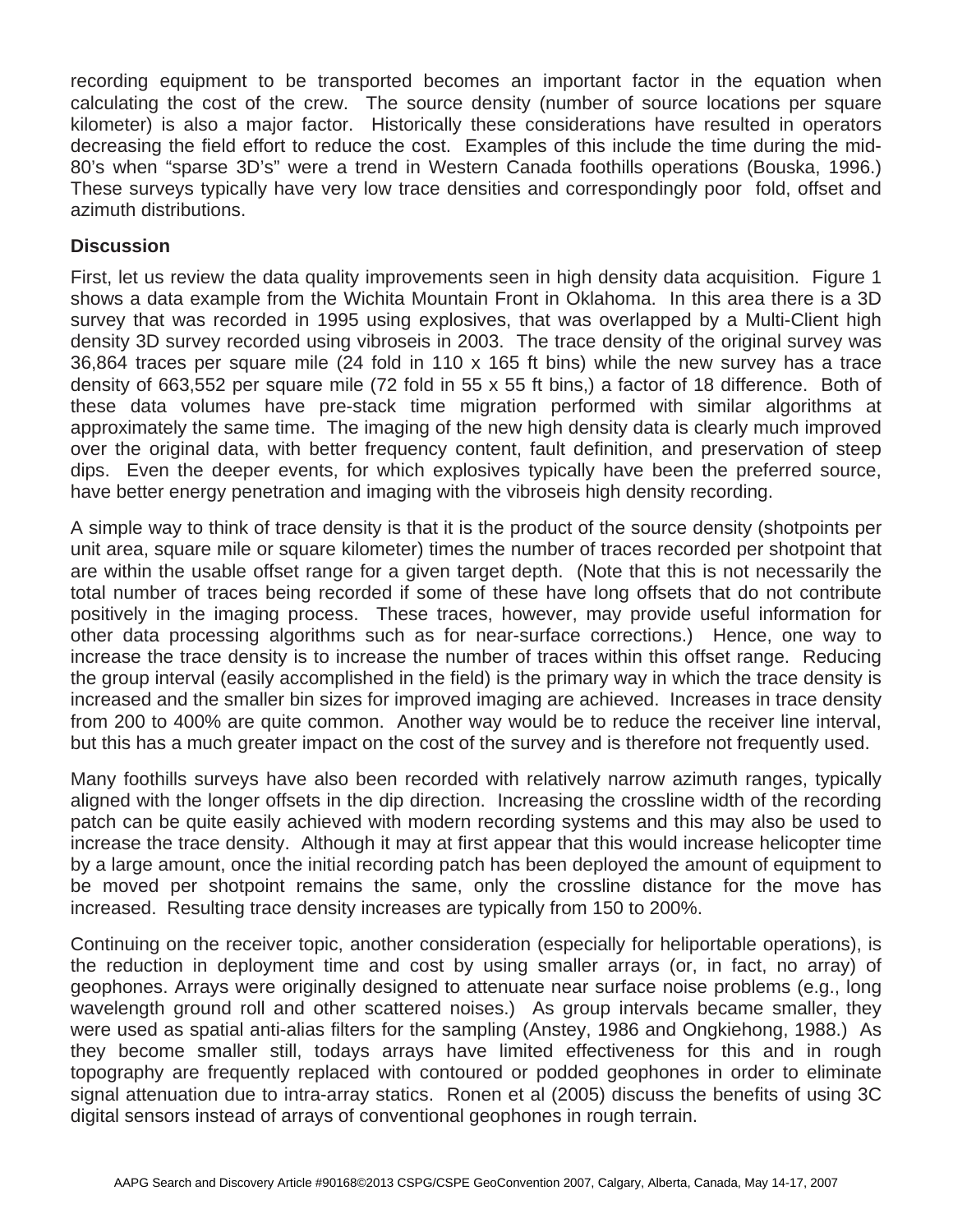The second part of the equation is the shot density issue. Obviously, increasing the number of shots per square kilometer will increase the cost of a survey. However, when taken into consideration with the elements discussed previously and the fact that all of these factors are multiplicative, a small increase in the shot density can be quite substantial. For example, if we reduce the group interval by a factor of 2 and increase the crossline width of the recording patch by a factor of 2, then we have increased the trace density by a factor of 4. A 25% increase in the shot density would increase this ratio from 4 to 5.

This discussion, so far, has concentrated on how survey trace densities can be increased for surveys to be recorded solely with a single source type. There are many foothills areas where surveys may be acquired with combinations of different sources, such as explosives together with accelerated weight drops and/or vibrators. In these areas, even greater improvements in trace density and data quality can be achieved with a small incremental cost.

### **Conclusions**

High trace density surveys have been shown to greatly increase the seismic image quality in areas of complex geology, yet are typically not being recorded in many foothills regions, primarily due to perceived cost limitations. Advances in modern seismic data acquisition systems and the required data processing and computer technologies allow us to provide high trace density data volumes. The benefits of high density 3D volumes include improved structural and stratigraphic imaging, better well placement and field development. The small incremental expenditure is far outweighed by the reduced finding and development costs. Future efforts in foothills exploration should pay close attention to the project economics and high risk of traditional "sparse 3D" parameters versus those of high benefit, high density 3D.

#### **References**

Anstey, Nigel, 1986, Whatever happened to ground roll? The Leading Edge, Volume 5, Issue 3, pp. 40-45 (March 1986)

Bouska, J. 1996, Cut to the Quick: Techniques for the effective use of SPARSE 3D in exploration, Annual International Meeting Society of Exploration Geophysicists, Expanded Abstracts 84-85

Bogardus, J.W., 2006. HD3D from Theory to Application: A 3-D Seismic Acquisition Case Study from the Wichita Mountain Front, Oklahoma: The RMAG and DGS 12<sup>th</sup> Annual 3-D Seismic Symposium, Abstracts

Lansley, R.M., 2004, CMP Fold: A meaningless number? The Leading Edge, Volume 23, Issue 10, pp. 1038-1041 (October 2004)

Ronen, S. R., Ansorger C., Wagaman M., and Johnson M.L., 2005, Multi-component Seismic in Rough Terrain: an example from Wyoming Green River basin.

Ongkiehong, L., and Askin, H., 1988, Towards the universal seismic acquisition technique, First Break, Vol 5, pp. 435-439